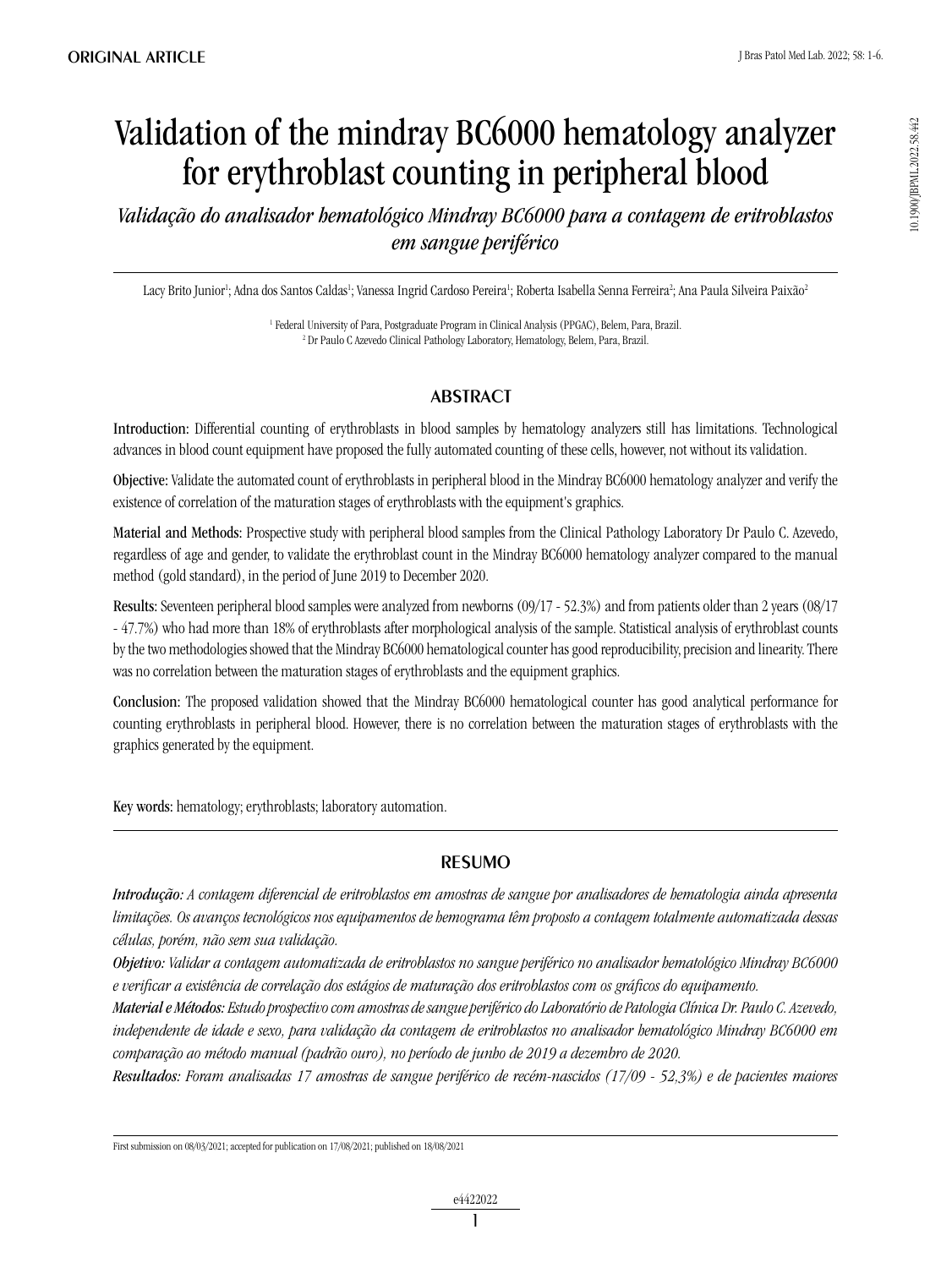*de 2 anos (17/08 - 47,7%) que apresentavam mais de 18% de eritroblastos após análise morfológica da amostra. A análise estatística das contagens de eritroblastos pelas duas metodologias mostrou que o contador hematológico Mindray BC6000 tem boa reprodutibilidade, precisão e linearidade. Não houve correlação entre os estágios de maturação dos eritroblastos e os gráficos do equipamento.*

*Conclusão: A validação proposta mostrou que o contador hematológico Mindray BC6000 apresenta bom desempenho analítico para contagem de eritroblastos em sangue periférico. Porém, não há correlação entre os estágios de maturação dos eritroblastos com os gráficos gerados pelo equipamento.*

*Palavras-chave: hematologia; eritroblastos; automação de laboratório.*

## **INTRODUCTION**

Technological advances in the automation process of the blood count in recent years have made this test faster in sample analysis, especially with the introduction of conveyors and smear processors and slide staining. But they also brought greater security to the results by improving the identification of normal peripheral blood cells and signaling, through the emission of alerts/alarms (flags), for the presence of immature bone marrow cells in these samples $(1-7)$ .

Accuracy in the identification of immature bone marrow cells in peripheral blood has only been possible thanks to the incorporation of impedance, flow cytometry and more recently fluorescence signals of the DNA/RNA content of the cell nucleus for counting and analysis of the leukocyte differential. Thus, allowing the analysis of leukocyte differential dispersion in complexity and cell size graphs, or cell complexity and fluorescence signals of DNA/RNA content<sup>(3-12)</sup>.

Specifically in relation to analyzers that use the principles of electrical impedance, optical dispersion and analysis of cells by DNA/RNA fluorescence signals from the cell nucleus, we can highlight the Mindray BC6000 and Sysmex® hematology analyzers, which have similar methodologies<sup>(4,7-9,11,13)</sup>. These equipments, in addition to providing the results of counting and differential of leukocytes in five parts, also propose the differential counting of erythroblasts (NRBC) and other body fluids such as pleural and synovial fluids<sup>(4,8,12-14)</sup>.

The incorporation of any new methodology into the routine of a clinical analysis laboratory, however, must first be validated to ensure its analytical quality by evaluating the accuracy of the results. Thus, the International Council for Standardization in Hematology (ICSH), for example, defines as precision the measure of agreement between the estimated value of a given analyte and the observed value obtained using independent techniques<sup>(15)</sup>.

Thus, this study presents the validation of the automated

counting of erythroblasts in peripheral blood samples in the Mindray BC6000 hematology device through a comparative method with the manual technique (Gold Standard), and verified the existence of a correlation between the maturation stages of erythroblasts and the graphics generated by the equipment.

## METHODOLOGY

Casuistry: Prospective study with routine peripheral blood samples from the Dr Paulo C. Azevedo Clinical Pathology Laboratory, located in the city of Belém, Pará, or bone marrow samples from the same laboratory from an oncology hospital, regardless of age and gender, for characterization of the immunophenotypic profile of the erythroblasts present in these samples and validation of the automated counting of erythroblasts in the Mindray BC6000 hematology counter from June 2019 to December 2020.

For this purpose, 20 bone marrow samples from patients with acute leukemia, disease-free, under therapeutic follow-up were analyzed, that is, in bone marrow recovery after specific treatment with 15 or 30 days post-chemotherapy, as a positive control for the definition of erythroblast populations at different stages of maturity. In addition, 17 samples of peripheral blood from patients undergoing routine blood counts in that laboratory, arising from spontaneous or hospital demand, to verify whether it would be possible to characterize the stage of maturation of peripheral blood erythroblasts in the graphic plotting of the Mindray BC6000 equipment.

Characterization of Samples: Peripheral blood or bone marrow samples from patients of both genders, of any age group, anticoagulated with EDTA (Ethylenediamine Tetraacetic Acid), with a volume of 2ml to 5ml, and with more than 18% of erythroblasts, for each, were included. 100 leukocytes were counted, after morphological analysis by common light microscopy with an immersion objective on a slide stained with May Grunwald by a specialized professional from that laboratory.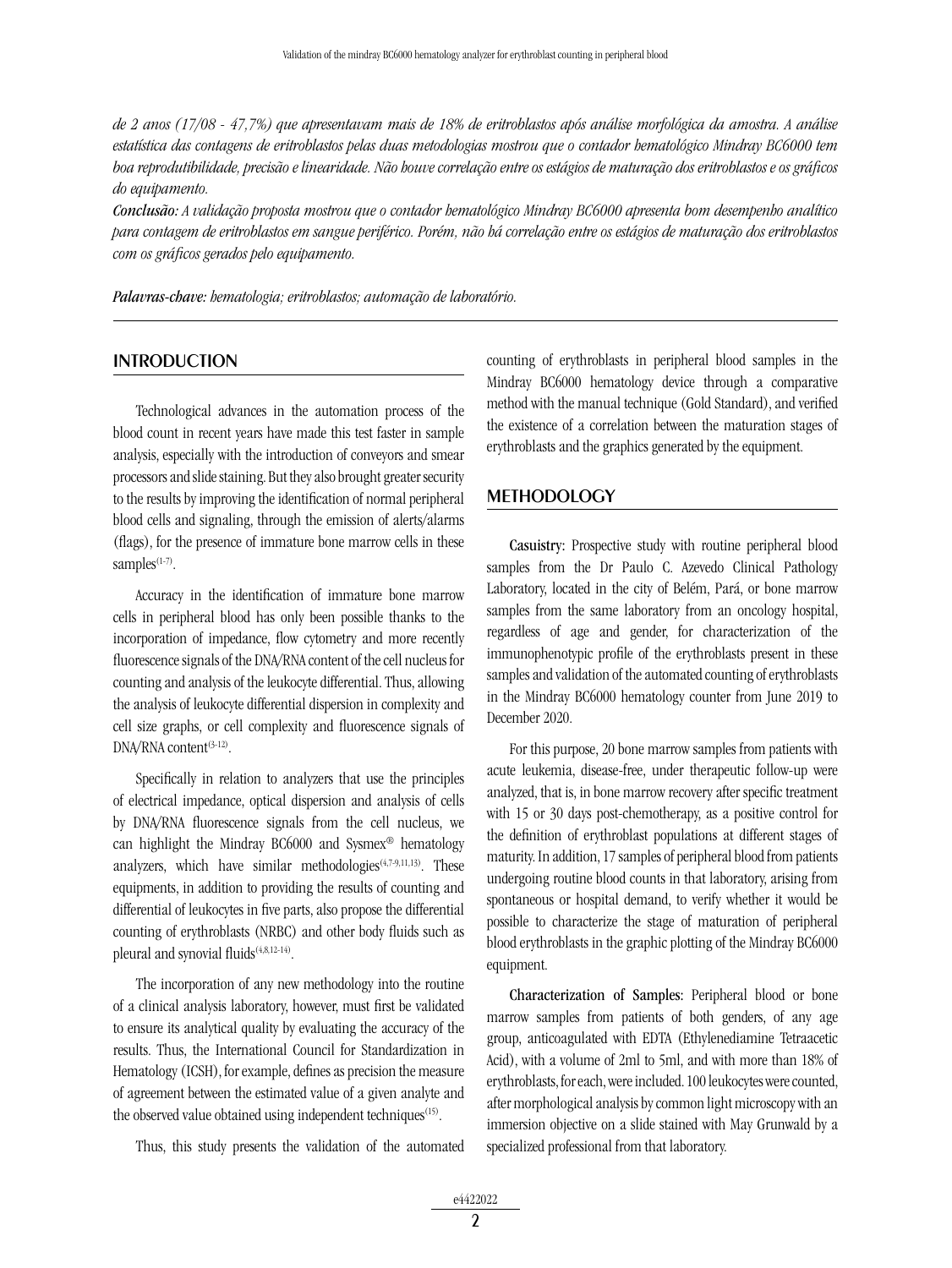Exclusion Criteria: Samples of coagulated peripheral blood or bone marrow, with a volume of less than 2 ml, with less than 18% of erythroblasts after morphological analysis, or from patients with active acute leukemia, were excluded.

Characterization of the presence of erythroblasts by the Mindray BC6000 equipment:

The samples selected by the quantity of erythroblasts after morphological analysis were submitted to acquisition in the Mindray BC6000 equipment, which, according to the manufacturer, has the ability to identify and quantify the presence of erythroblasts in peripheral blood samples.

Immunophenotypic characterization of erythroblasts: For the immunophenotypic characterization of the various stages of erythroblast development in peripheral blood and bone marrow samples, the mononuclear cells were first separated in a conical centrifuge tube with the addition of 2ml of Histopaque-1077® and then the tube was tilted to 45°, gentle addition of 2ml of peripheral blood or bone marrow sample with Pasteur pipette. Afterwards, the samples were centrifuged at 1,500 rpm for 30 minutes and then, using another Pasteur pipette, the layer of mononuclear cells was carefully removed from the interface between the Histopaque gradient and the red blood cells, transferring these cells to another conical centrifuge tube containing 10ml of PBS (0.10%) Euroimun Sodium Perbarate. With another centrifugation at 1,500 rpm for 10 minutes, discarding the supernatant and resuspension of the cell pellet in 5ml of PBS.

Then, 100µL of this solution was transferred to each previously identified conical flow cytometry tube. Subsequently, 5µL of different combinations of commercial monoclonal antibodies, panhematopoietic, CD34 and CD45, or myeloid, CD33, CD117 and CD235a (Glycophorin A), labeled with the fluorochromes FITC, PE, Percyp and APC, were added. Followed by the addition of 200µL red cell lysis solution (Facslysing BD 1:10), incubation in the dark for 10 minutes, and subsequent addition of 1ml (1,000µL) of water to each tube. For further analysis after acquisition of 10,000 events in a BC Coulter DxFlex® flow cytometer, with CytExpert for DxFlex® software (BC, Indianapolis, Indiana, USA), for thirteen colors.

Statistical Analysis: The data obtained were analyzed using the Statistical Package for Social Sciences (SPSS) software, version 26 (SPSS Inc., Chicago, USA) by applying descriptive statistics tests to determine the mean, standard deviation and median referring to the erythroblast counts by the automated and manual methods; of normality by Shapiro-Wilk, to verify if the data had normal distribution, and by Mann-Whitney to compare the medians of the amount of erythroblasts counted by the two methodologies. Being adopted as significance level  $p \leq 0.05$ .

Ethical Aspects: As this is a prospective study without the researchers' involvement with the research subjects or the use of any personal data of the same, those responsible for the research signed a Data Use Commitment Term (TCUD) with the institutions involved, with a request for a Term Waiver of Free and Informed Consent (TCLE), as provided for in the guidelines and regulatory standards described in Resolution No. 466 of December 12, 2012, complemented by article 17, item VII of Resolution 510/2010.

## RESULTS

For the validation process of the automated counting of erythroblasts by the Mindray BC6000 equipment, 17 peripheral blood samples were analyzed, being 09/17 (52.9%) of newborn patients, 05/17 (29.4%) patients they were aged between 2 and 11 years and 03/17 (17.7%) were adults aged between 63 and 75 years. Of these 10/17 (58.8%) patients were female and 07/17 (41.2%) were male (Table 1).

Regarding the erythroblasts counts in the peripheral blood of the analyzed patients, it was observed that, for the newborn samples (9/17), the mean and standard deviation values were  $163.0 \pm 168.6$  for the automated counts and  $171.5 \pm 185.6$  for manual counts. While for samples from patients aged over 2 years (8/17) the mean values and standard deviations observed were  $84.1 \pm 174.5$  for automated counts and  $84.2 \pm 174.4$  for counts erythroblast manuals.

Then, the analysis of the existence of correlation between the erythroblast counts was carried out by manual and automated methods, by performing the normality distribution test, which showed that there was no normal distribution between the two methodologies. In view of this result, the non-parametric Mann-Whitney test was performed, which revealed a value of  $p = 0.78$ , thus demonstrating that the values of the automated counting of erythroblasts, when compared with the manual counting, are the same, thus being the methodology of Automated erythroblast count on Mindray BC6000 hematology equipment considered statistically validated for routine laboratory use.

Then, immunophenotypic characterizations of the different stages of differentiation of erythroblasts obtained from control samples from bone marrow (Figures 1A, 1B, 1C) and from peripheral blood (Figures 1E, 1F, 1G, 1I, 1J, 1K, 1M, 1N) were performed and 1O). For further analysis the graphical distribution of peripheral blood erythroblasts obtained from the automation equipment in hematology Mindray BC6000 (Figures 1D, 1H, 1L and 1P) in comparison with the respective immunophenotypic characterization of erythroblasts from the same peripheral blood sample.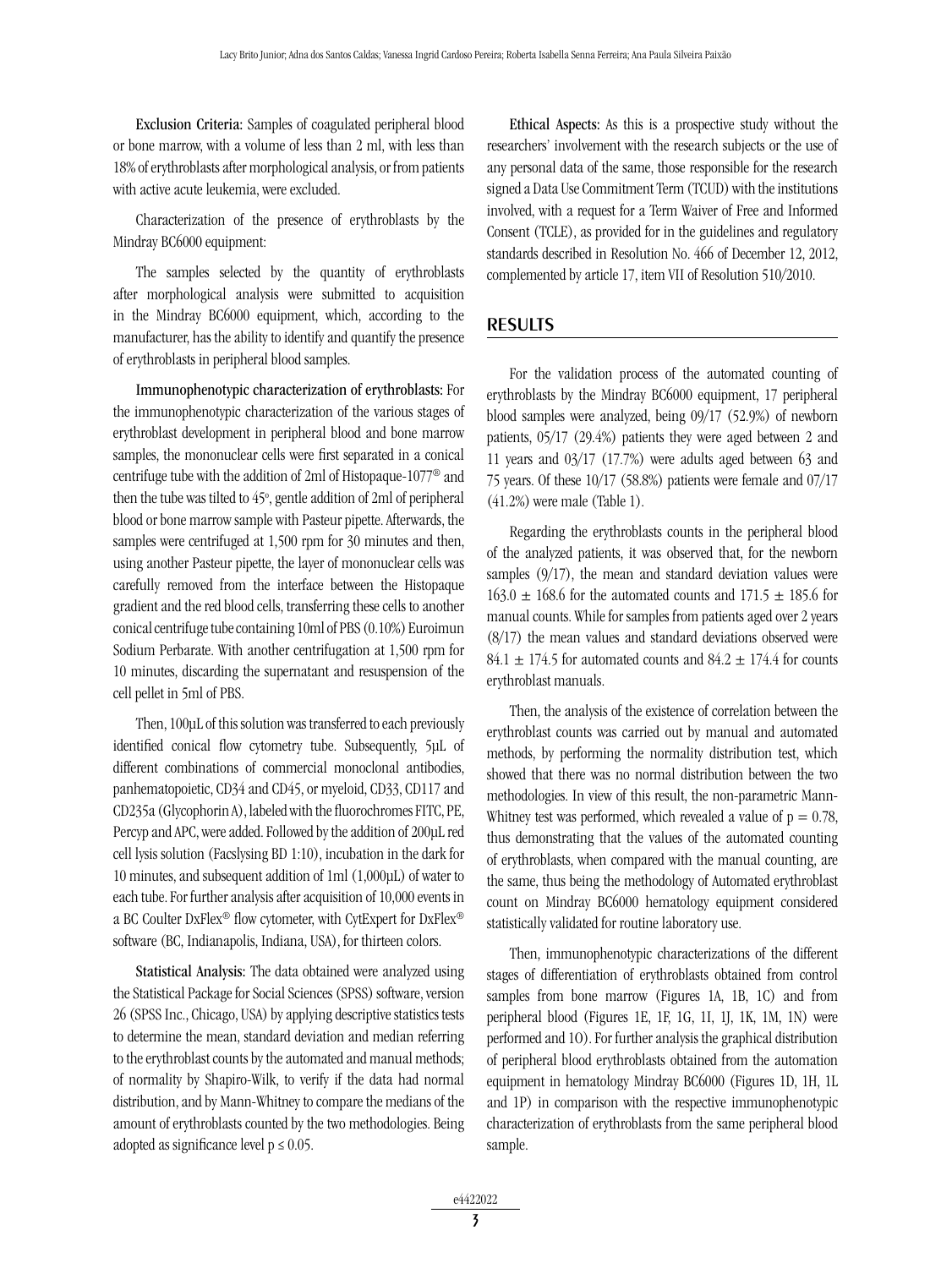| Sample<br>identification | Sex        | Age<br>(years) | Material  | Erythroblast Count |                  | Immunophenotypic Characterization of Erythroblasts by Flow Cytometry (%)   |                                                                    |                                                   |  |
|--------------------------|------------|----------------|-----------|--------------------|------------------|----------------------------------------------------------------------------|--------------------------------------------------------------------|---------------------------------------------------|--|
|                          |            |                |           | Automated<br>(%)   | Manual<br>$(\%)$ | <b>Basophil Erythroblasts</b><br>$CD34 + CD45$ frac $CD117$<br>$+$ CD235a- | Polychromatic erythroblasts<br>$CD34$ -CD45fracCD117+<br>$CD235a+$ | Erythroblasts<br>Orthochromatic CD235a +<br>CD45- |  |
| <b>RN SLA</b>            | $_{\rm F}$ | $\theta$       | SP        | 22                 | 26               | $\boldsymbol{0}$                                                           | 2,36                                                               | 18,93                                             |  |
| RN VN                    | F          | $\theta$       | SP        | 15                 | 18               | $\boldsymbol{0}$                                                           | 3,63                                                               | 63,91                                             |  |
| RN GD                    | F          | $\overline{0}$ | SP        | 93                 | 93               | 0,7                                                                        | 1,62                                                               | 68,7                                              |  |
| RN VN                    | ${\bf F}$  | $\overline{0}$ | SP        | 119                | 120              | 2,71                                                                       | 3,05                                                               | 8                                                 |  |
| <b>RN FBF</b>            | M          | $\overline{0}$ | SP        | 79                 | 75               | 1,5                                                                        | 3,24                                                               | 26,37                                             |  |
| RN JV                    | M          | $\overline{0}$ | SP        | 474                | 546              | $\boldsymbol{0}$<br>3,2                                                    |                                                                    | 64,29                                             |  |
| RN ACL                   | M          | $\theta$       | SP        | 363                | 363              | 1,46                                                                       | 3,45                                                               | 68,52                                             |  |
| RN TK                    | F          | $\theta$       | SP        | 283                | 284              | $\boldsymbol{0}$                                                           | 3,11                                                               | 59,7                                              |  |
| RN CG                    | F          | $\theta$       | SP        | 19                 | 19               | 3,71                                                                       | 2,39                                                               | 50,11                                             |  |
| <b>MFL</b>               | F          | 75             | <b>SP</b> | 27                 | 26               | 1,71                                                                       | 1,77                                                               | 9,23                                              |  |
| FBA                      | M          | 63             | SP        | 18                 | 20               | 9,73                                                                       | 4,71                                                               | 53,36                                             |  |
| <b>SPK</b>               | M          | $\overline{3}$ | SP        | 17                 | 17               | $\boldsymbol{0}$                                                           | 21,81                                                              | 85,26                                             |  |
| <b>BNCS</b>              | M          | 11             | <b>SP</b> | 26                 | 25               | 4,75                                                                       | 8,66                                                               | 36,28                                             |  |
| $\rm MCL$                | F          | 63             | SP        | 25                 | 27               | $\boldsymbol{0}$                                                           | 36,47                                                              | 11,71                                             |  |
| <b>LSGM</b>              | F          | $\overline{2}$ | SP        | 21                 | 20               | $\theta$                                                                   | 0,92                                                               | 88,94                                             |  |
| PGCG                     | M          | 9              | SP        | 23                 | 23               | $\overline{0}$                                                             | 3,31                                                               | 35,85                                             |  |
| <b>KVSR</b>              | F          | $\overline{2}$ | SP        | 516                | 516              | 1,14                                                                       | 1,39                                                               | 77,89                                             |  |

TABLE 1- Analysis of counts, manual and automated, and immunophenotypic characterization of erythroblasts in peripheral blood samples from patients from the routine of the Dr Paulo C Azevedo Clinical Pathology Laboratory, from June 2019 to December 2020

Caption: SP: peripheral blood; NB: newborn; CD: cluster of differentiation; F: female; M: male; %: percentage (relative value).



FIGURE 1 – *Graphic representation of cell dispersion of the Dot plots type for the characterization of erythroblast populations in the bone marrow (A, B and C) by flow cytometry, where: in purple are orthochromatic erythroblasts and reticulocytes (Figure 1A to 1N); in green are polychromatic erythroblasts (Figure 1A and 1B); in red basophilic erythroblasts (Fig 1A and 1B); in orange the proerythroblasts (Figure 1C); and lymphocytes in blue (Figure 1A, 1B and 1C) in bone marrow samples. And in Figures 1E, 1F, 1G, 1I, 1J, 1K, 1M, 1N and 1O the populations of erythroblasts in peripheral blood are represented by flow cytometry, where: in purple, they are orthochromatic erythroblasts and reticulocytes; in red are polychromatic erythroblasts; and in black are likely cell debris. The complexity (FS) X nuclear fluorescence (FL) graphs are relative to the peripheral blood samples obtained in the Mindray BC6000 equipment (D, H, L and P), where: in Figure 1D the erythroblasts are represented in green and in red lymphocytes; and in Figures 1H, 1L and 1P, only erythroblasts are shown in green.*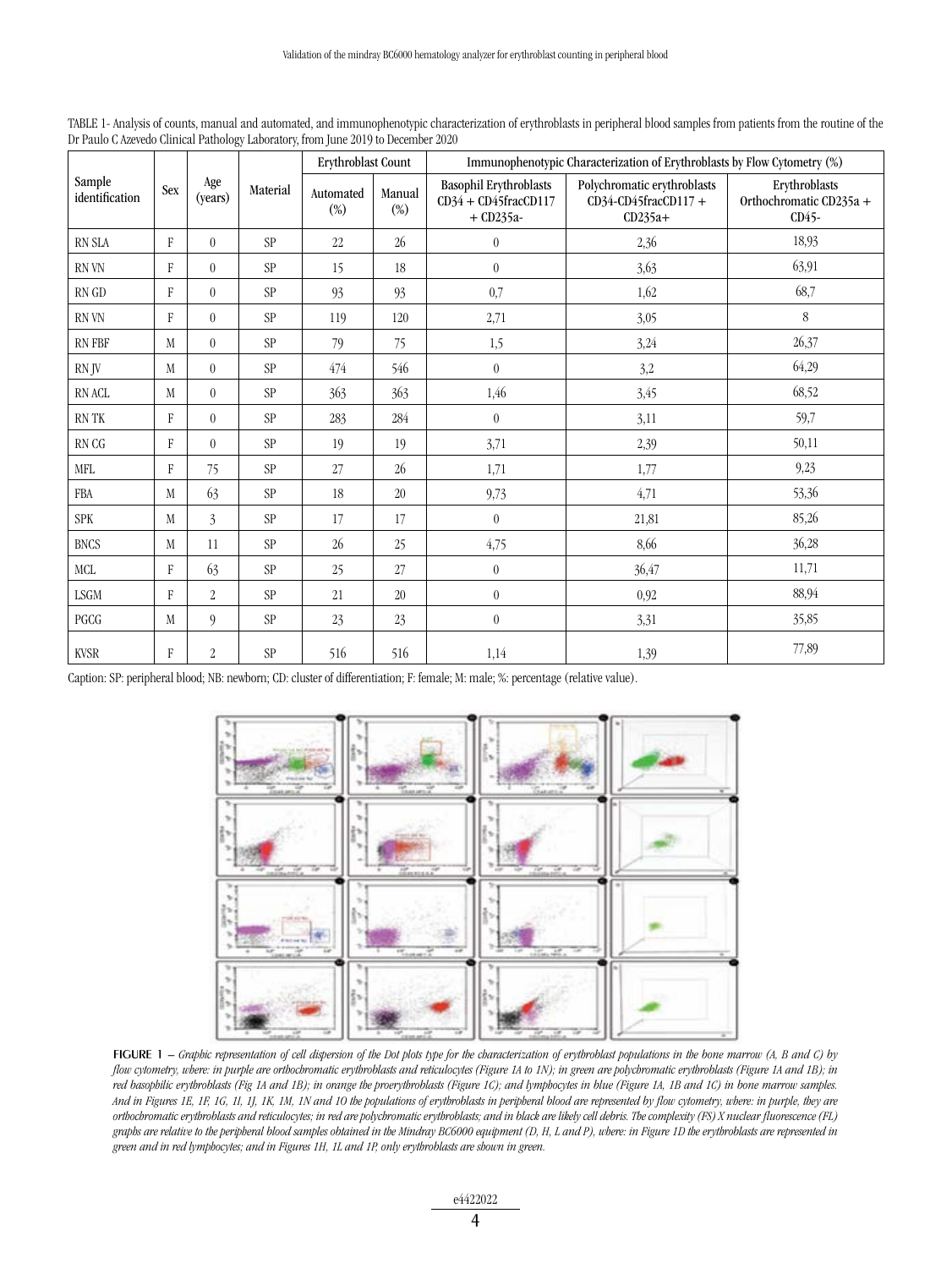In this sense, it was observed that there is no relationship between the stage of differentiation of erythroblasts, observed in the peripheral blood of a sample, with the respective dispersion of these cells in the graphs obtained from the BC6000 automation equipment in hematology - Mindray®. As we can see, for example, in Figures E, F and G, where the presence of 78.11% of orthochromatic erythroblasts (pink) and 21.89% of polychromatic erythroblasts (red) is observed, these may even suggest the existence of correlation with the respective graphical dispersion by the Mindray BC6000 equipment. However, when the analysis is performed in relation to Figures M, N and O, where there is a predominance of polychromatic erythroblasts (36.47%), it is observed that, even so, the graphic dispersion of the Mindray BC6000 equipment does not change in regarding its special distribution.

## **DISCUSSION**

As already presented, this research consisted of evaluating the performance of the Mindray BC6000 hematology analyzer for the automated counting of erythroblasts when compared to the manual counting on a slide (gold standard). In this sense, the results obtained with the analyzed automated methodology proved to be capable of accurately counting erythroblasts and were thus validated for use in the routine of the clinical analysis laboratory that supported the research. Thus ensuring precision in the results and more safety and speed in the release of blood count reports.

These data corroborate other studies in the literature that compare the count of erythroblasts in peripheral blood using nonautomated and automated methodologies, and which also showed no statistical difference between these methodologies<sup>(3,5,9,10-12,14,16)</sup>.

It is known, however, that there is today on the market a large number of automated hematology analyzers available for routine use in clinical analysis laboratories, however, each using a variety of technologies for the analysis of peripheral blood samples. This fact, however, requires that each laboratory, before placing one of these devices in its diagnostic routine, has to perform their previous validation<sup>(1,3-7,14,16-18)</sup>.

TAN, NAVA and GEORGE16 in their studies on the capacity of the Cell-Dyn Sapphire (Abbott®) and UniCel DxH 800 (Beckman Coulter) hematological equipment to count and differentiate erythroblasts from other cell types, for example, showed that the Cell- Dyn Sapphire (Abbott®) showed 93.5% sensitivity for counting erythroblasts, while the UniCel DxH 800 equipment

(Beckman Coulter) had 73.0% specificity for the same count, when compared to the gold standard methodology (manual). Thus suggesting that erythroblast counting using equipment that uses methodologies similar to the Cell-Dyn Sapphire (Abbott®), such as BC6000 (Mindray®), have greater sensitivity for counting these cells.

SHEN et al $^{(12)}$  in their studies, in turn, compared automated and manual erythroblast counts in peripheral blood samples from several patients. In this validation, the equipment used for this counting of erythroblasts was the Mindray BC6000 and, similar to what was observed in our study, there was no significant difference in the results obtained when compared to the manual counting (p>0.05). These authors then suggest that this equipment has 80.0% sensitivity and 96.9% specificity for counting erythroblasts.

In our studies, however, we also sought to identify whether the graphical plot of the erythroblast count generated by the equipment would be able to differentiate the maturation stages of erythroblasts present in the peripheral blood sample. For this purpose, as already presented, immunophenotyping of erythroblasts from peripheral blood samples was performed by flow cytometry, and subsequent analysis of the plotting graphics of the Mindray BC6000 equipment, where it was observed that, although the equipment reproduces the erythroblast count with precision, the generated graphic projection does not allow to differentiate in which stage of maturation the erythroblasts are. This result, however, has no consequences for the patient, since the maturation stage of erythroblasts in peripheral blood, so far, does not seem to have any implications for its treatment or prognosis.

A similar study carried out by GRIMALD and SCOPACASA<sup>(19)</sup> with samples from patients who had a hematological disease with the presence of immature cells of the myeloid lineage and erythroblasts acquired in the hematological analyzer CELL-DYN 4000 (Abbott®), which uses similar technology to the equipment Mindray BC6000 also showed similar results in terms of precision for counting erythroblasts and the same difficulty in graphically identifying the stages of maturation of these cells.

Thus, the validation proposed in our study showed that the Mindray BC6000 hematological counter has good analytical performance for counting erythroblasts in peripheral blood. However, the graphics generated by the equipment do not show correlation with the maturation stages of erythroblasts.

Conflicts of Interests: The authors declare they have no competing interests.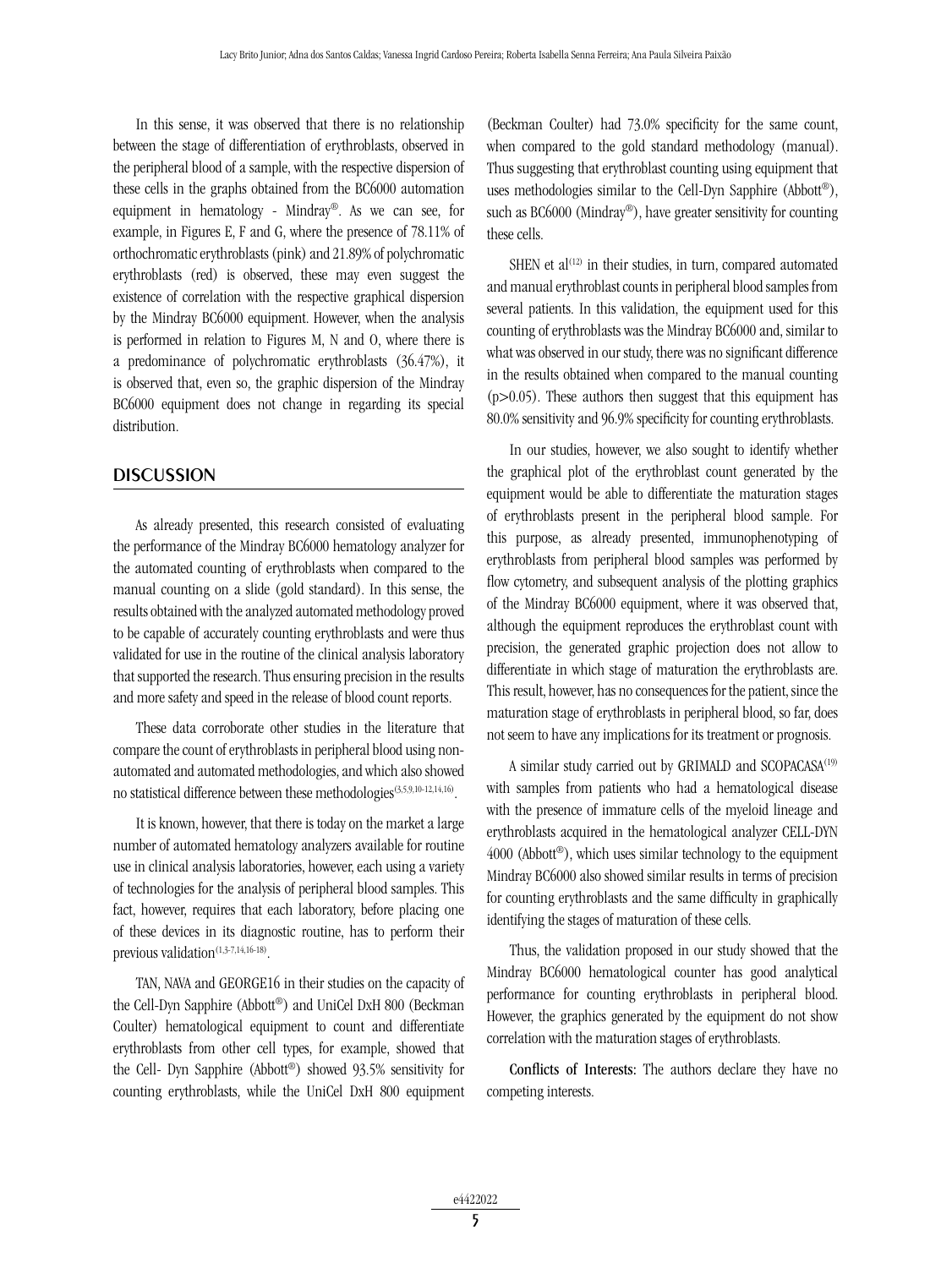## **REFERENCES**

- 1. Vis JY, Huisman A. Verification and Quality Control of Routine Hematology Analyzers. Int J Lab Hematol. 2016; 38(1): 100-9.
- 2. Failace R, Pranke PARA. Evaluation of criteria for direct dissemination of blood count results through electronic counters. Rev Bras Hematol Hemoter. 2004;  $26(3): 159-66$
- 3. Buttarello M, Plebani M. Automated blood cell counts: state of the art. Am J Clin Pathol. 2008; 130(1): 104-16.
- 4. Comar SR, Malvezzi M, Pasquini R. Evaluation of manual blood smear review criteria after automated complete blood counts in a large teaching hospital. Rev Bras Hematol Hemoter. 2017; 39(4): 306-17.
- 5. Froom P, Havis R, Barak M. The rate of manual reviews of peripheral blood smears in outpatients. Clin Chem Lab Med. 2009; 47(11): 1401-5.
- 6. Bandeira R, Magalhães AF, Aquino HBS. Interpretation of criteria for releasing blood count results through automated counters in an emergency laboratory. Rev Saud Res. 2014; 7(3): 403-8.
- 7. Chabot-Richards DS, George TI. Leukocyte count: reference methodology. Clin Lab Med. 2015; 35(1): 11-24.
- 8. Wang J, Zhao S, Su Z, et al. Analytical comparison between two hematology analysis systems: Mindray BC-5180 vs Sysmex XN-1000. J Clin Lab Anal. 2019; 33(8): e22955.
- 9. Maciel TES, Comar SR, Beltrame MP. Performance evaluation of the Sysmex® XE-2100D automated hematology analyzer. J Bras Patol Med Lab. 2014; 50(1): 26-35.
- 10. Lee HT, Park PW, Seo YH, et al. Performance evaluation of Mindray CAL 8000 hematology analyzer (BC-6800 and SC-120) and slide/dye manufacturer. J Clin Lab Anal. 2017; 31(4): e22065.
- 11. Xiang D, Yue J, Sha C, et al. Performance evaluation of the mindray bc 6800 hematology analyzer and comparison of flags with the xe-2100 and manual microscopy. Clin Lab. 2019; 65(4): 180923.
- 12. Shen Y, Cao J, Zhou Z, et al. Clinical performance evaluation of the new Mindray BC-6000 hematology analyzer. Int J Lab Hematol. 2019; 41(5): 622-34.
- 13. Briggs CJ, Linssen J, Longair I, et al. The improved cue rates on the Sysmex XE-5000 compared to the XE-2100 reduce the number of manual film reviews and increase lab productivity. Am J Clin Pathol. 2011; 136(2): 309-16.
- 14. Smith AS, Nowak RB, Fowler VM. High resolution fluorescence microscopic image of the erythroblast structure. Methods Mol Biol. 2018; 1698: 205-28.
- 15. Palmer L, Briggs C, McFadden S, et al. ICSH recommendations for the standardization of nomenclature and classification of morphological characteristics of peripheral blood cells. Int J Lab Hematol. 2015; 37(3): 287-303.
- 16. Tan BT, Nava AJ, George TI. Evaluation of Beckman Coulter UniCel DxH 800, Beckman Coulter LH 780 and Abbott Diagnostics Cell-Dyn Sapphire hematology analyzers in adult specimens in a tertiary hospital. Am J Clin Pathol. 2011; 135(6): 939-51.
- 17. Santos FJ, Figueira DO, Souza JEO. Prevalence of discordant microscopic changes with automated CBC analysis. J Bras Patol Med Lab. 2014; 50(6): 398-401.
- 18. OSTA, Viviana et al. Study of the deficiency and alarm sensitivity of hematology analyzers in a pediatric hospital. Bioquim Clin Latinoam Minutes. 2014; 48(1): 71-9.
- 19. Grimaldi E, Scopacasa F. Evaluation of the abbott CELL-DYN 4000 hematology analyzer. Am J Clin Pathol. 2000; 113(4): 497-505.

#### Corresponding author

Lacy Brito Junior **10** 0000-0001-9102-5817 lcdbrito2@gmail.com



This is an open-access article distributed under the terms of the Creative Commons Attribution License.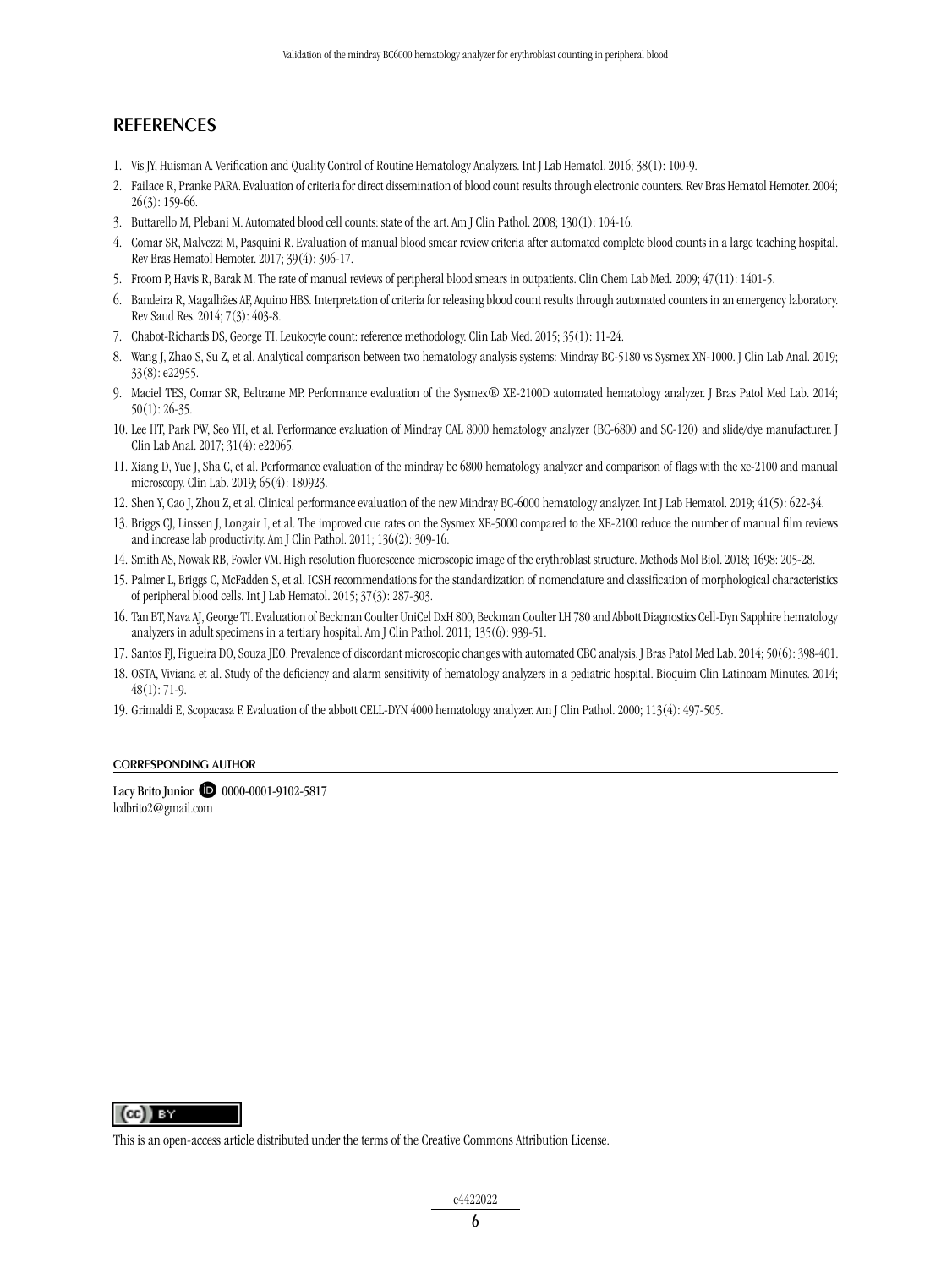*between the maturation stages of erythroblasts and the equipment graphics.*

*Conclusion: The proposed validation showed that the Mindray BC6000 hematological counter has good analytical performance for counting erythroblasts in peripheral blood. However, there is no correlation between the maturation stages of erythroblasts with the graphics generated by the equipment.*

*Key words: hematology; erythroblasts; laboratory automation.*

## **INTRODUÇÃO**

Os avanços tecnológicos no processo de automação do hemograma nos últimos anos deram a esse exame mais rapidez nas análises de amostras, principalmente com a introdução de esteiras e processadores de esfregaços e coloração de lâminas. Mas trouxeram também maior segurança aos resultados pelo aprimoramento na identificação de células normais do sangue periférico e na sinalização, através da emissão de alertas/alarmes (flags), para a presença células imaturas da medula óssea nessas  $amostras$ <sup>(1-7)</sup>.

A precisão na identificação de células imaturas da medula óssea no sangue periférico só têm sido possíveis graças a incorporação de metodologias de impedância, citometria de fluxo e mais recentemente de sinais de fluorescência do conteúdo de DNA/RNA do núcleo celular, para a contagem e análise da diferencial leucocitária. Permitindo assim a análise da dispersão da diferencial leucocitária em gráficos de complexidade e tamanho celular, ou de complexidade celular e sinais de fluorescência do conteúdo de DNA/RNA<sup>(3-10,12)</sup>.

Especificamente em relação aos analisadores que usam os princípios de impedância elétrica, dispersão ótica e análise das células por sinais de fluorescência de DNA/RNA do núcleo das células podemos destacar os analisadores hematológicos Mindray BC6000 e Sysmex®, que tem metodologias semelhantes<sup>(4,7-9,11,13)</sup>. Esses equipamentos além de fornecer os resultados de contagem e diferencial de leucócitos em cinco partes também se propõem a contagem diferencial de eritroblastos (NRBC) e de outros fluidos corporais como líquidos pleural e sinovial<sup>(4,8,12-14)</sup>.

A incorporação de qualquer metodologia nova a rotina de um laboratório de análises clínicas, contudo, precisa antes ser validada para garantir a qualidade analítica do mesmo através da avaliação da precisão dos resultados. Desse modo que, o Conselho Internacional para Padronização em Hematologia (ICSH), por exemplo, define como precisão a medida de concordância entre o valor estimado de um determinado analito e o valor observado obtido usando-se técnicas independentes<sup>(15)</sup>.

Assim, neste estudo é apresentada a validação da contagem automatizada de eritroblastos em amostras de sangue periférico no aparelho de hematologia Mindray BC6000 através de método comparativo com a técnica manual (Padrão Ouro), e verificada a existência de correlação entre os estágios maturativos de eritroblastos e os gráficos gerados pelo equipamento

## METODOLOGIA

Casuística: Estudo prospectivo com amostras de sangue periférico da rotina do Laboratório de Patologia Clínicas Dr Paulo C. Azevedo, situado na cidade de Belém, Pará, ou de medula óssea do mesmo laboratório oriundas de um hospital oncológico, independente da faixa etária e gênero, para caracterização do perfil imunofenotípico dos eritroblastos presentes nessas amostras e validação da contagem automatizada de eritroblastos no contador hematológico Mindray BC6000 no período de junho de 2019 até dezembro de 2020.

Para tanto foram analisas 20 amostras de medula óssea de pacientes portadores de leucemias agudas, livres de doença, em acompanhamento terapêutico, isto é, em recuperação medular póstratamento específico com 15 ou 30 dias pós-quimioterapia, como controle positivo para a definição das populações de eritroblastos em diferentes estágios de maturidade. E ainda 17 amostras de sangue periférico de pacientes que realizarem hemograma de rotina no referido laboratório, oriundas de demanda espontânea ou hospitalar, para a verificação se seria possível caracterizar na plotagem gráfica do equipamento Mindray BC6000 o estagio de maturação dos eritroblastos do sangue periférico.

Caracterização das amostras: Foram incluídas amostras de sangue periférico ou medula óssea de pacientes de ambos os gêneros, de qualquer faixa etária, anticoaguladas com EDTA (Ácido Etilenodiamino Tetra-acético), com volume de 2ml a 5ml, e com mais de 18% de eritroblastos, para cada 100 leucócitos contados, após análise morfológica por microscopia de luz comum com objetiva de imersão em lâmina corada com May Grunwald por profissional especializado do referido laboratório.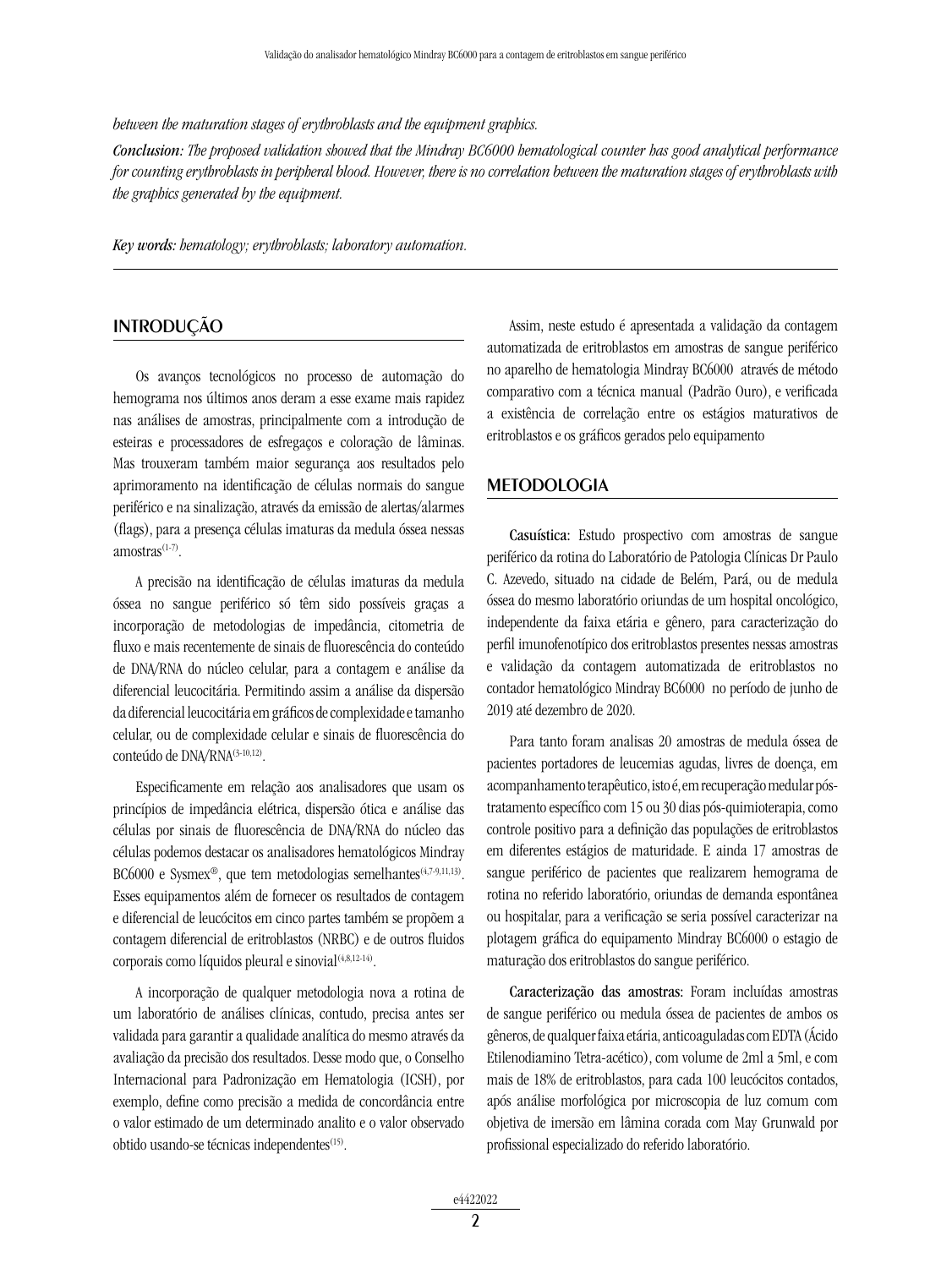Critérios de exclusão: Foram excluídas amostras de sangue periférico ou medula óssea coaguladas, com volume inferior a 2ml, com menos de 18% de eritroblastos após análise morfológica, ou ainda de pacientes portadores de leucemia aguda em atividade.

Caracterização da presença de eritroblastos pelo equipamento Mindray BC6000: As amostras selecionadas pelo quantitativo de eritroblastos após análise morfológica foram submetidas a aquisição no equipamento Mindray BC6000, que segundo o fabricante tem a capacidade de identificar e quantificar a presença de eritroblastos em amostras de sangue periférico.

Caracterização imunofenotípica dos eritroblastos: Para a caracterização imunofenotípica das várias fases de desenvolvimento dos eritroblastos nas amostras de sangue periférico e de medula óssea primeiro foi realizada a separação das células mononucleares em tubo cônico de centrifugação com adição de 2ml de Histopaque-1077® e posteriormente inclinação do tubo a 45°, adição suave de 2ml de amostra de sangue periférico ou medula óssea com pipeta Pasteur. Em seguida foi feita a centrifugação das amostras em 1.500 rpm por 30 minutos e posteriormente com o uso de outra pipeta Pasteur foi feita a retirada cuidadosa da camada de células mononucleares da interface entre o gradiente de Histopaque e as hemácias, com transferência dessas células para outro tubo cônico de centrifugação contendo 10ml de PBS (Perbarato de Sódio Euroimun a 0, 10%). Com nova centrifugação em 1.500 rpm por 10 minutos, desprezo do sobrenadante e ressuspensão do sedimento celular em 5ml de PBS.

 Em seguida foi transferido 100µL dessa solução para cada tubo cônico de citometria de fluxo previamente identificado. Posteriormente foram acrescidos de 5µL de diferentes combinações de anticorpos monoclonais comerciais, pan-hematopoiético, CD34 e CD45, ou mielóides, CD33, CD117 e CD235a (Glicoforina A), marcados com os fluorocromos FITC, PE, Percyp e APC. Seguido de adição de 200µL solução de lise de hemácias (Facslysing BD 1:10), incubação no escuro por 10 minutos, e posterior adição de 1ml (1.000µL) de água em cada tubo. Para posterior analise após aquisição de 10.000 eventos em citômetro de fluxo da BC Coulter DxFlex®, com CytExpert for DxFlex® software (BC, Indianápolis, Indiana, EUA), para treze cores.

Análise estatística: Os dados obtidos foram analisados através do software Statistical Package for Social Sciences (SPSS), versão 26 (SPSS Inc., Chicago, USA) pela aplicação dos testes de estatística descritiva para determinação de média, desvio padrão e mediana referentes as contagens de eritroblastos pelos métodos automatizado e manual; de normalidade de Shapiro-Wilk, para verificar se os dados tinha distribuição normal, e de Mann-Whitney para comparar as medianas da quantidade de eritroblastos contados pelas duas metodologias. Sendo adotados como nível de significância p ≤ 0,05.

Aspectos Éticos: Por se tratar de estudo prospectivo sem envolvimento dos pesquisadores com os sujeitos da pesquisa ou a utilização de quaisquer dados pessoais dos mesmo os responsáveis pela pesquisa assinaram Termo de Compromisso de Utilização de Dados (TCUD) junto as instituições envolvidas, com solicitação de Dispensa de Termo de Consentimento Livre e Esclarecido (TCLE), conforme prevêem as diretrizes e normas regulamentadoras descritas na Resolução nº 466 de 12 de dezembro de 2012, complementada pelo artigo 17, inciso VII da Resolução 510/2010.

## **RESULTADOS**

Para o processo de validação da contagem automatizada de eritroblastos pelo equipamento Mindray BC6000 foi realizada a análise de 17 amostras de sangue periférico sendo 09/17 (52,9%) dos pacientes recém-nascidos, 05/17 (29,4%) pacientes tinham idades entre 2 e 11 anos e 03/17 (17,7%) que eram adultos com idades entre 63 e 75 anos. Desses 10/17 (58,8%) pacientes eram do sexo feminino e 07/17 (41,2%) do sexo masculino (Tabela 1).

Em relação as contagens de eritroblastdos no sangue periférico dos pacientes analisados foi observado que, para as amostras de recém-nascidos (9/17), os valores de média e desvio padrão foram de 163,0  $\pm$  168,6 para as contagens automatizadas e de 171,5  $\pm$  185,6 para as contagens manuais. Enquanto que para as amostras de pacientes com idades superior a 2 anos (8/17) os valores médias e desvios padrões observados forma de 84,1 $\pm$ 174,5 para as contagens automatizadas e de  $84.2 \pm 174.4$  para as contagens manuais de eritroblastos.

Foi realizada então a análise de existência de correlação entre as contagens de eritroblastos pelos métodos manual e automatizado através da realização do teste de distribuição de normalidade, o qual mostrou que não existia distribuição normal entre as duas metodologias. Diante desse resultado foi realizado o teste não-paramétrico de Mann-Whitney o qual revelou um valor de  $p = 0.78$  demonstrando assim que os valores da contagem automatizada de eritroblastos, quando comparados com a contagem manual são iguais, sendo então a metodologia de contagem automatizada de eritroblastos no equipamento em hematologia Mindray BC6000 considerada validada estatisticamente para uso na rotina laboratorial.

Em seguida foram realizadas as caracterizações imunofenotípicas dos diferentes estágios de diferenciação dos eritroblastos obtidos de amostras controle de medula óssea (Figuras 1A, 1B, 1C) e do sangue periférico (Figuras 1E, 1F, 1G,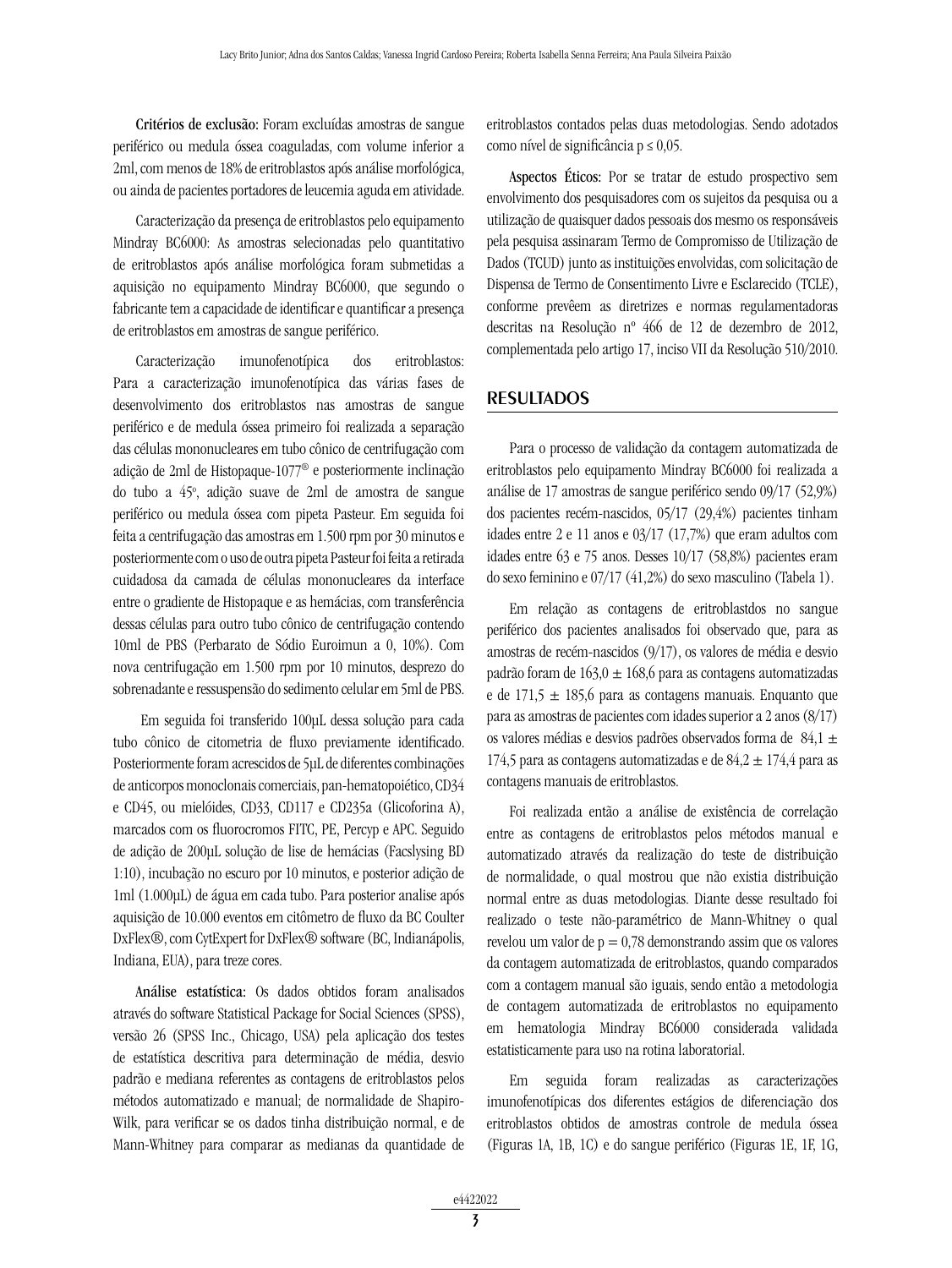| Identificação | <b>Sexo</b> | Idade            | Material   | Contagem de Eritroblastos |                  | Caracterização Imunofenotípica dos Eritoblastos por Citometria de Fluxo (%) |                                                                  |                                                     |  |
|---------------|-------------|------------------|------------|---------------------------|------------------|-----------------------------------------------------------------------------|------------------------------------------------------------------|-----------------------------------------------------|--|
| das amostras  |             | (anos)           |            | Automatizada<br>$(\%)$    | Manual<br>$(\%)$ | Eritroblastos Basófilos<br>$CD34 + CD45$ frac $CD117$<br>$+$ CD235a-        | Eritroblastos Policromáticos<br>CD34-CD45fracCD117+<br>$CD235a+$ | Eritroblastos<br>Ortocromático<br>$CD235a + CD45$ - |  |
| <b>RN SLA</b> | F           | $\theta$         | <b>SP</b>  | 22                        | 26               | $\boldsymbol{0}$                                                            | 2,36                                                             | 18,93                                               |  |
| RN VN         | F           | $\theta$         | <b>SP</b>  | 15                        | 18               | $\boldsymbol{0}$                                                            | 3,63                                                             | 63,91                                               |  |
| RN GD         | F           | $\theta$         | SP         | 93                        | 93               | 0,7                                                                         | 1,62                                                             | 68,7                                                |  |
| RN VN         | F           | $\theta$         | SP         | 119                       | 120              | 2,71                                                                        | 3,05                                                             | 8                                                   |  |
| <b>RN FBF</b> | M           | $\theta$         | SP         | 79                        | 75               | 1,5                                                                         | 3,24                                                             | 26,37                                               |  |
| RN JV         | M           | $\mathbf{0}$     | SP         | 474                       | 546              | $\boldsymbol{0}$                                                            | 3,2                                                              | 64,29                                               |  |
| RN ACL        | M           | $\theta$         | SP         | 363                       | 363              | 1,46                                                                        | 3,45                                                             | 68,52                                               |  |
| RN TK         | F           | $\theta$         | SP         | 283                       | 284              | $\boldsymbol{0}$                                                            | 3,11                                                             | 59,7                                                |  |
| RN CG         | F           | $\theta$         | <b>SP</b>  | 19                        | 19               | 3,71                                                                        | 2,39                                                             | 50,11                                               |  |
| <b>MFL</b>    | F           | 75               | <b>SP</b>  | 27                        | 26               | 1,71                                                                        | 1,77                                                             | 9,23                                                |  |
| <b>FBA</b>    | M           | 63               | <b>SP</b>  | 18                        | $20\,$           | 9,73                                                                        | 4,71                                                             | 53,36                                               |  |
| <b>SPK</b>    | M           | $\overline{3}$   | SP         | 17                        | 17               | $\theta$                                                                    | 21,81                                                            | 85,26                                               |  |
| <b>BNCS</b>   | M           | 11               | <b>SP</b>  | 26                        | 25               | 4,75                                                                        | 8,66                                                             | 36,28                                               |  |
| MCL           | F           | 63               | SP         | 25                        | 27               | $\boldsymbol{0}$                                                            | 36,47                                                            | 11,71                                               |  |
| LSGM          | F           | $\overline{2}$   | SP         | 21                        | 20               | $\boldsymbol{0}$                                                            | 0,92                                                             | 88,94                                               |  |
| PGCG          | M           | $\overline{9}$   | SP         | 23                        | 23               | $\boldsymbol{0}$                                                            | 3,31                                                             | 35,85                                               |  |
| <b>KVSR</b>   | F           | $\boldsymbol{2}$ | ${\rm SP}$ | 516                       | 516              | 1,14                                                                        | 1,39                                                             | 77,89                                               |  |

TABELA 1- Análise das contagens, manual e automatizada, e da caracterização imunofenotípica de eritroblastos em amostras de sangue periférico de pacientes oriundos da rotina do Laboratório de Patologia Clínica Dr Paulo C Azevedo, no período de junho de 2019 até dezembro de 2020

Legenda: SP: sangue periférico; RN: recém-nascido; CD: cluster de diferenciação; F: feminino; M: masculino; %: percentual (valor relativo).



figurA 1 – *Representação gráfica de dispersão celular do tipo Dot plots para a caracterização das populações de eritroblastos na medula óssea (A, B e C) por citometria de fluxo, onde: em roxo são eritroblastos ortocromáticos e reticulócitos (Figura de 1A até 1N); em verde são eritroblastos policromáticos (Figura 1A e 1B); em vermelho os eritroblastos basófilos (Figura 1A e 1B); em laranja os proeritroblastos (Figura 1C); e em azul os linfócitos (Fig 1A, 1B e 1C) em amostras de medula óssea. E nas Figuras 1E, 1F, 1G, 1I, 1J, 1K, 1M, 1N e 1O estão representadas as populações de eritroblastos em sangue periférico por citometria de fluxo, onde: em roxo são eritroblastos ortocromáticos e reticulócitos; em vermelho são eritroblastos policromáticos; e em preto são prováveis restos celulares. Já os gráficos de complexidade (FS) X fluorescencia nuclear (FL) são relativos as amostras de sangue periférico obtidos no equipamento Mindray BC6000 (D, H, L e P), onde: na Figura 1D são representados em verde os eritroblastos e em vermelho os linfócitos; e nas Figuras 1H, 1L e 1P estão representados em verde apenas os eritroblastos.*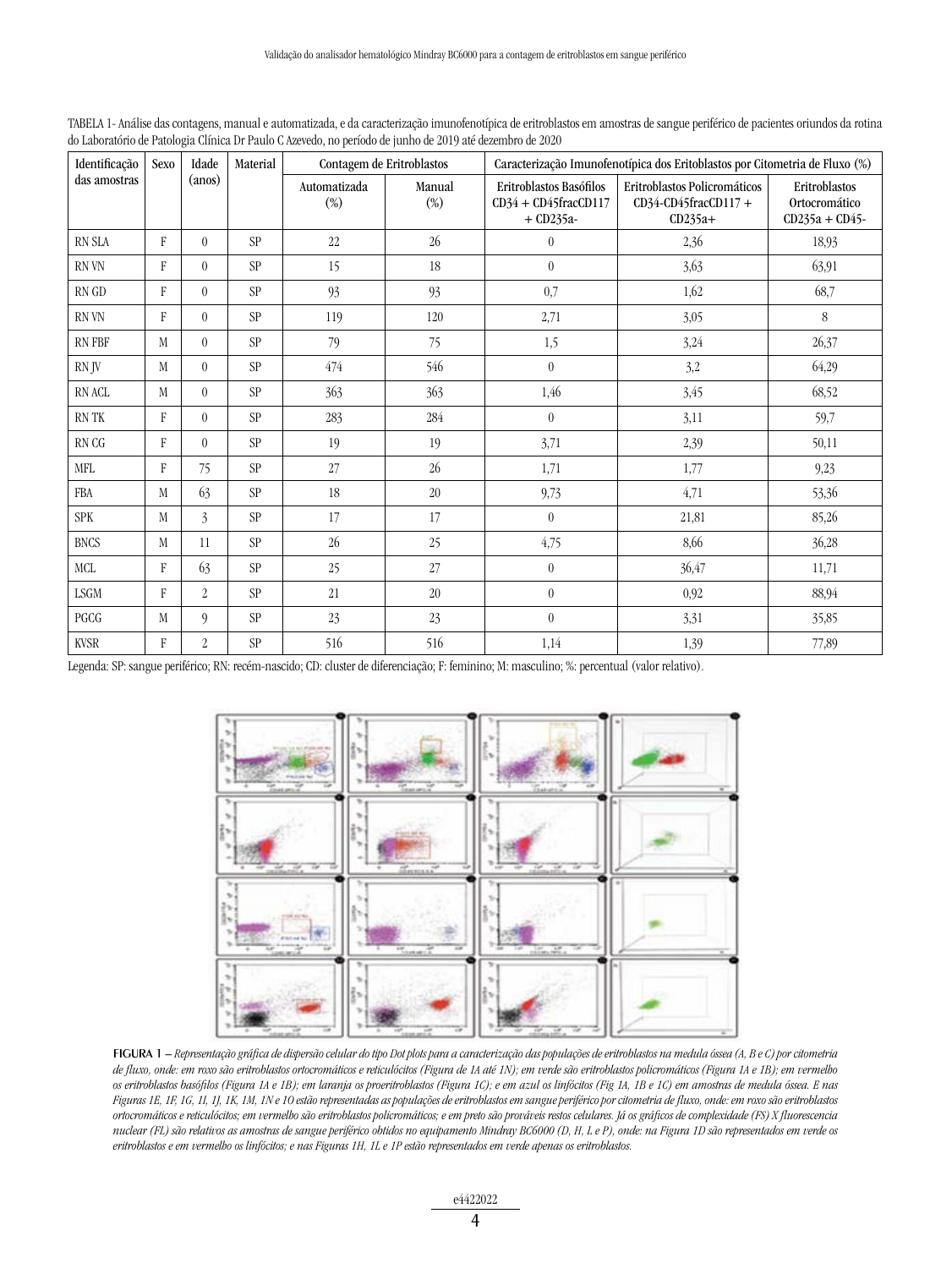1I, 1J, 1K, 1M, 1N e 1O ). Para posterior análise a distribuição gráfica de eritroblastos de sangue periférico obtida a partir do equipamento de automação em hematologia Mindray BC6000 (Figuras 1D, 1H, 1L e 1P) em comparação com a respectiva caracterização imunofenotípica dos eritroblastos da mesma amostra de sangue periférico.

Neste sentido foi observado que não há relação entre o estágio de diferenciação dos eritroblastos, observados no sangue periférico de uma amostra, com a respectiva dispersão dessas células nos gráficos obtidos a partir do equipamento de automação em hematologia BC6000 - Mindray®. Como podemos observar, por exemplo, nas Figuras E, F e G, onde observa-se a presença de 78,11% de eritroblastos ortocromáticos (rosa) e 21,89% de eritroblastos policromáticos (vermelho), essas até podem sugerir a existência de correlação com a respectiva dispersão feita em relação as Figuras M, N e O onde tem-se o predomínio de eritroblastos policromáticos (36,47%) observa-se que, mesmo assim, a dispersão gráfica do equipamento Mindray BC6000 não se altera em relação a sua distribuição especial.gráfica pelo equipamento Mindray BC6000. Contudo, quando a análise é

## **DISCUSSÃO**

Como já apresentado esta pesquisa se consistiu na avaliação do desempenho do analisador hematológico Mindray BC6000 para a contagem automatizada de eritroblastos quando comparada com a contagem manual em lâmina (padrão ouro). Nesse sentido os resultados obtidos com a metodologia automatizada analisada mostrou-se capaz de realizar a contagem de eritroblastos com precisão e foi assim validada para uso na rotina do laboratório de análises clínicas que apoiou a pesquisa. Garantindo assim precisão nos resultados e mais segurança e rapidez na liberação dos laudos de hemograma.

Esses dados corroboram com outros estudos da literatura que comparam a contagem de eritroblastos no sangue periférico através de metodologias não automatizadas e automatizadas e que também não demonstraram diferença estatística entre essas metodologias<sup>(3,5,9,10-12,14,16)</sup>.

Sabe-se porém que existe hoje no mercado um grande número de analisadores hematológicos automáticos disponíveis para uso na rotina dos laboratórios de análises clínicas, contudo, cada um utilizando uma variedade de tecnologias para as análises de amostra de sangue periférico. Esse fato porém obriga que cada laboratório, antes de colocar um desses aparelhos na sua rotina diagnóstica, tenha que realizar a validação previa dos  $\text{mesmos}^{(1,3\text{-}7,14,16\text{-}18)}$ 

TAN, NAVA e GEORGE<sup>(16)</sup> em seus estudos sobre a capacidade dos equipamentos de hematologicos Cell-Dyn Sapphire (Abbott®) e UniCel DxH 800 (Beckman Coulter) em contar e diferenciar eritroblastos de outros tipos celulares, por exemplo, mostraram que o equipamento Cell-Dyn Sapphire (Abbott®) apresentou 93,5% de sensibilidade para a contagem de eritroblastos, enquanto que o equipamento UniCel DxH 800 (Beckman Coulter) teve 73,0% de especificidade para a mesma contagem, quando comparados a metodologia padrão ouro (manual). Sugerindo assim que a contagem de eritroblastos através de equipamentos que utilizam metodologias semelhantes a do Cell-Dyn Sapphire (Abbott®), como o BC6000 (Mindray®), têm maior sensibilidade para a contagem dessas células.

SHEN et al $(12)$  em seus estudos, por sua vez, compararam as contagens automatizada e manual de eritroblastos em amostras de sangue periférico de diversos pacientes. Nessa validação o equipamento utilizado para essa contagem de eritroblastos foi o Mindray BC6000 e, semelhante ao que foi observado em nosso estudo, não houve diferença significativa nos resultados obtidos quando comparados com a contagem manual (p>0,05). Esses autores sugerem então que esse equipamento apresenta 80.0% de sensibilidade e 96.9% de especificidade para a contagem de eritroblastos.

Ainda em nossos estudos porém buscamos também identificar se a plotagem gráfica da contagem de eritroblastos gerada pelo equipamento seria capaz de permitir a diferenciação dos estágios maturativos dos eritroblastos presentes na amostra de sangue periférico. Para tanto, como já apresentado, realizou-se a imunofenotipagem dos eritroblastos das amostras de sangue periférico, por citometria de fluxo, e posterior análise dos gráficos de plotagem do equipamento Mindray BC6000 onde observou-se que, embora o equipamento reproduza a contagem de eritroblastos com precisão, a projeção gráfica gerada não permite diferenciar em qual estágio de maturação encontram-se os eritroblastos. Esse resultado porém não trás consequências ao paciente visto que o estágio maturativo dos eritroblastos em sangue periférico, até o momento, não parece ter implicação no tratamento ou prognóstico do mesmo.

Um estudo semelhante realizado por GRIMALD e SCOPACASA<sup>(19)</sup> com amostras de pacientes que possuíam alguma doença hematológica com a presença de células imaturas da linhagem mielóide e eritroblastos adquiridas no analisador de hematológico CELL-DYN 4000 (Abbott®), que utiliza a tecnologia semelhante a do equipamento Mindray BC6000, mostrou resultados também semelhantes quanto a precisão para a contagem de eritroblastos e a mesma dificuldade na identificação gráfica dos estágios de maturação dessas células.